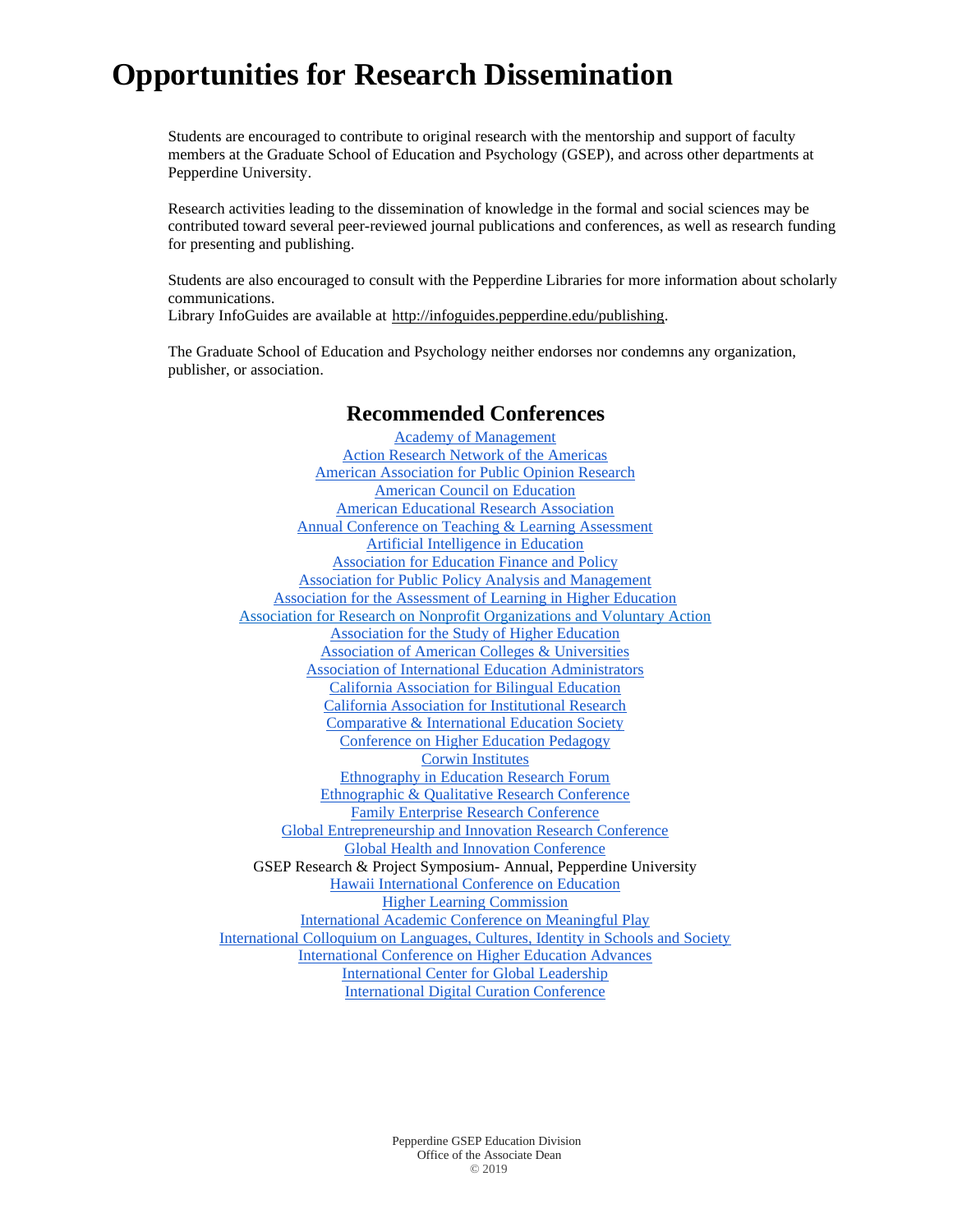[International Leadership Association](http://ila-net.org/) [International Society for Performance Improvement](https://www.ispi.org/) [International Society for Technology in Education](https://www.iste.org/) [International Society of the Learning Sciences](https://www.isls.org/conferences/) International Studying Leadership Conference- Conference is rotated annually among universities [Institute for Global Law and Policy](http://iglp.law.harvard.edu/signature-events/) [Lilly Conference on College Teaching](http://celt.miamioh.edu/lillycon/about.php) [Media in Transition](http://media-in-transition-10.mit.edu/) [McDonough Leadership Conference](https://www.marietta.edu/mcdonough-leadership-conference) [Middle States Commission on Higher Education](https://www.msche.org/annual-conference/) [Midwestern Decision Sciences Institute](http://www.mwdsi.net/) [NAFSA: Association of International Educators](https://www.nafsa.org/conferences) [National Association of Student Personnel Administrators](https://conference.naspa.org/) [Network of Schools of Public Policy, Affairs and Administration](https://www.naspaa.org/events/naspaa-annual-conference) [New England Association of Schools and Colleges](https://www.neasc.org/conference) [North American Simulation and Gaming Association](http://nasaga.org/) [Northeast Decision Sciences Institute](https://nedsi.net/) [Southeast Decision Sciences Institute](https://www.sedsi.org/about) [Southern Association of Schools and Colleges](http://www.sacscoc.org/aamain.asp) [Southwest Decision Sciences Institute](http://www.swdsi.org/) [The Cognitive Science Society](https://cognitivesciencesociety.org/future-conferences/) [Western Association of Schools and Colleges](https://www.arc.wscuc.org/) [Western Decision Sciences Institute](https://www.wdsi2020.org/) [World Affairs Councils of America](https://www.worldaffairscouncils.org/Programs/index.cfm?PageID=10) [Yale Education Leadership Conference](http://yaleeducationconference.com/)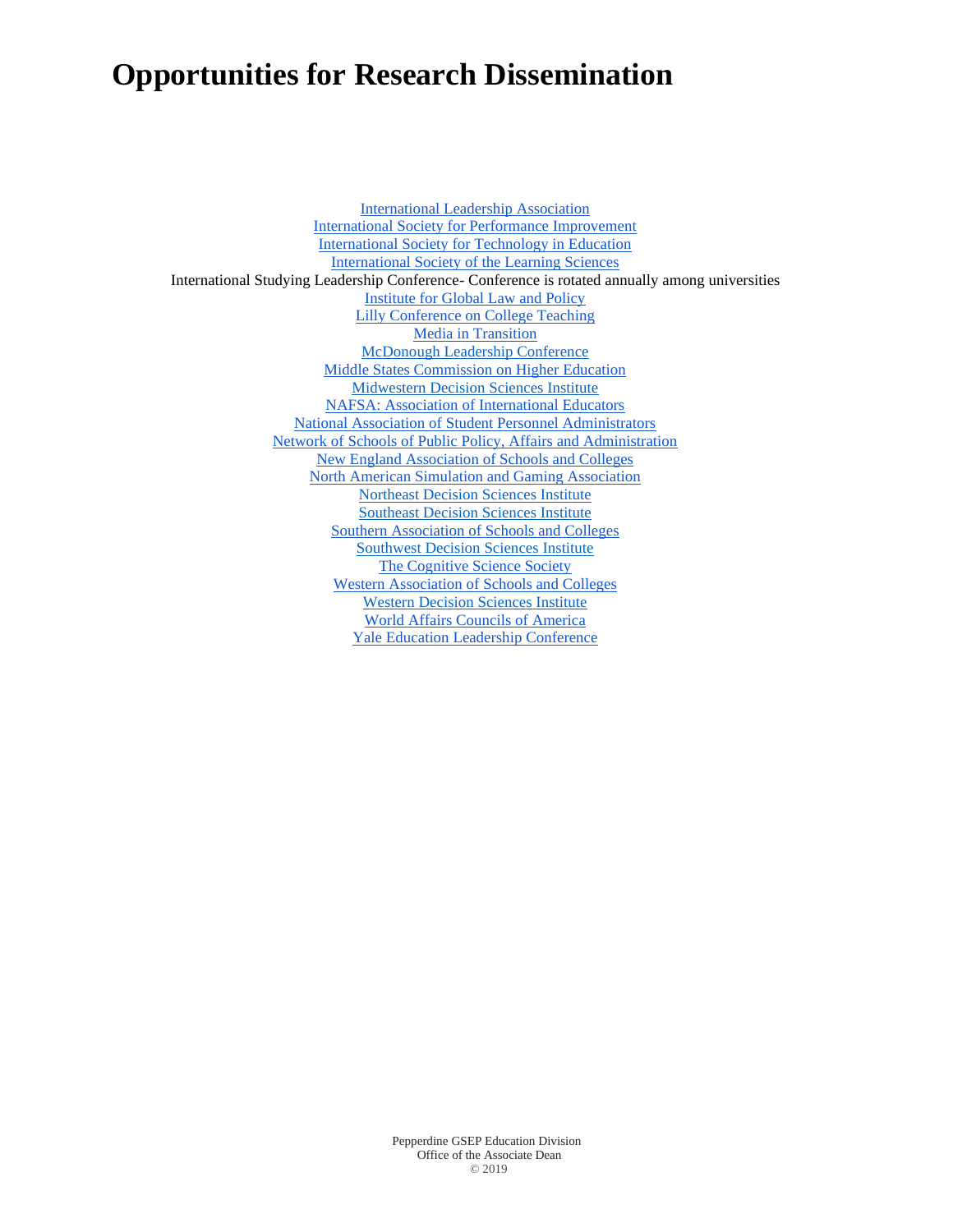### **Recommended Journal Publications**

*[Academy of Management Journal](https://journals.aom.org/toc/amj/current) [American Educational Research Association](http://www.aera.net/Publications/Journals) [Community College Journal of Research](https://www.tandfonline.com/toc/ucjc20/current) [and Practice](https://www.tandfonline.com/toc/ucjc20/current) [Cross Cultural and Strategic Management](http://emeraldgrouppublishing.com/products/journals/author_guidelines.htm?id=ccsm) [Employee Relations](http://emeraldgrouppublishing.com/products/journals/author_guidelines.htm?id=er) [International Journal of Organizational](http://emeraldgrouppublishing.com/products/journals/author_guidelines.htm?id=ijoa) [Analysis](http://emeraldgrouppublishing.com/products/journals/author_guidelines.htm?id=ijoa) [International Journal of Organizational](http://emeraldgrouppublishing.com/products/journals/author_guidelines.htm?id=joepp) [Theory and Behavior](http://emeraldgrouppublishing.com/products/journals/author_guidelines.htm?id=joepp) [International Journal of Public Leadership](http://www.emeraldgrouppublishing.com/products/journals/author_guidelines.htm?id=ijpl) [Journal of Academic Ethics](https://link.springer.com/journal/10805) [Journal of Applied Research in Higher](http://www.emeraldgrouppublishing.com/products/journals/author_guidelines.htm?id=jarhe) [Education](http://www.emeraldgrouppublishing.com/products/journals/author_guidelines.htm?id=jarhe) [Journal of Change Management](https://www.tandfonline.com/toc/rjcm20/current)*

*[Journal of Educational Technology Systems](https://us.sagepub.com/en-us/nam/journal-of-educational-technology-systems/journal202400#submission-guidelines) [Journal of Global Leadership](http://www.icglconferences.com/journal-global-leadership/) [Journal of Leadership and Organizational](https://us.sagepub.com/en-us/nam/journal-of-leadership-organizational-studies/journal201858#submission-guidelines) [Studies](https://us.sagepub.com/en-us/nam/journal-of-leadership-organizational-studies/journal201858#submission-guidelines) [Journal of Organizational Effectiveness](http://emeraldgrouppublishing.com/products/journals/author_guidelines.htm?id=joepp) [Journal of Public Affairs Education](https://www.tandfonline.com/toc/upae20/current) [Journal of Research on Leadership](https://us.sagepub.com/en-us/nam/journal/journal-research-leadership-education#submission-guidelines) [Education](https://us.sagepub.com/en-us/nam/journal/journal-research-leadership-education#submission-guidelines) [Leader to Leader](https://www.onlinelibrary.wiley.com/journal/15315355) [Leadership and Policy in Schools](https://www.tandfonline.com/toc/nlps20/current) [Nonprofit Management & Leadership](https://onlinelibrary.wiley.com/journal/15427854) [Organization Studies](https://journals.sagepub.com/home/oss) [Performance Improvement Quarterly](https://onlinelibrary.wiley.com/journal/19378327) [Qualitative Inquiry](https://us.sagepub.com/en-us/nam/journal/qualitative-inquiry#submission-guidelines)*

*[School Leadership and Management](https://www.tandfonline.com/toc/cslm20/current)*